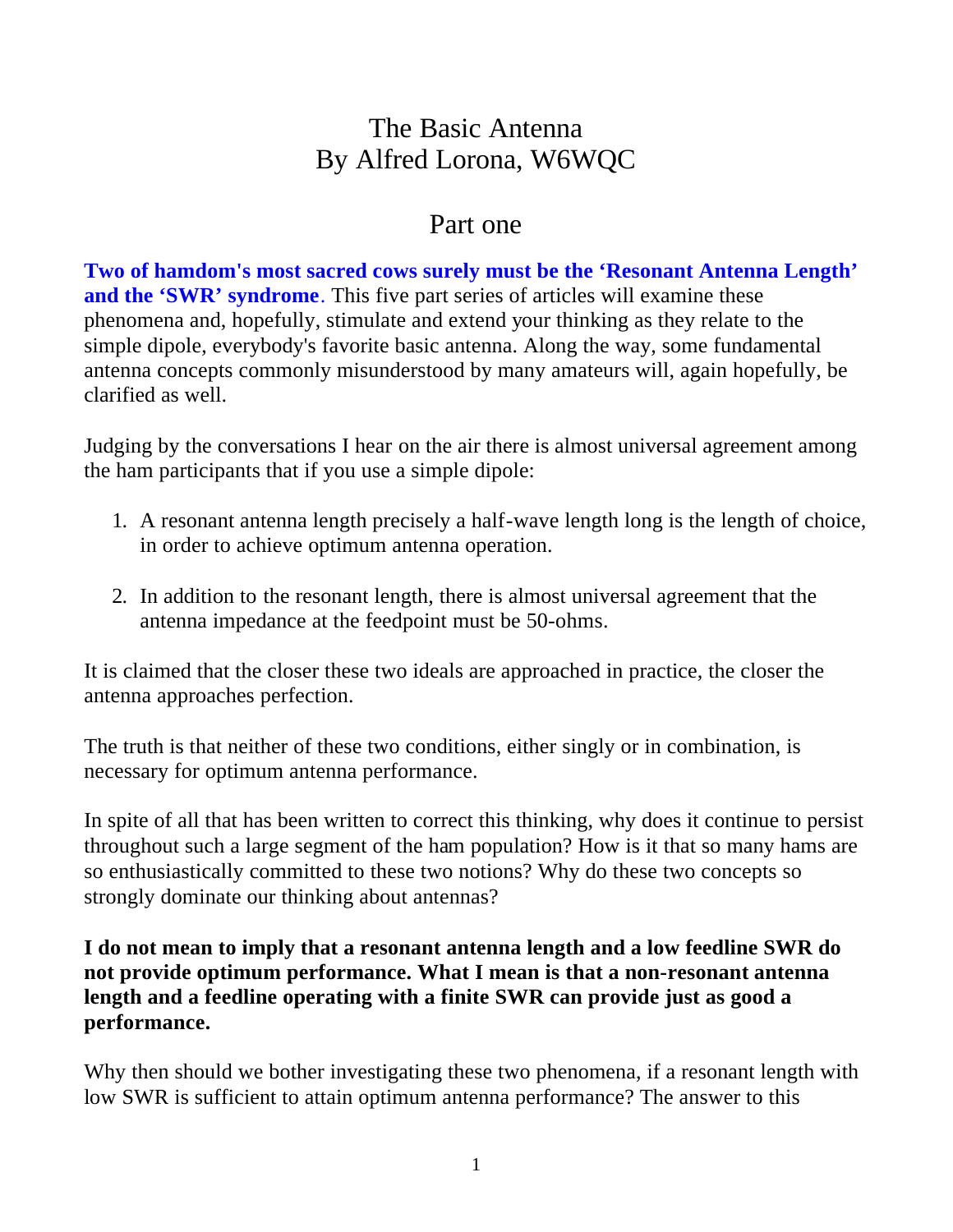question is because knowing a few simple facts about how a dipole works will enable us to achieve optimum performance when it is impractical to erect a resonant length. Moreover, this understanding can show us how to utilize our antenna systems in a much more productive and flexible way than we have done in the past.

**Maybe a short review of history, and how it all came about will help us to better comprehend the problems**. **Historically, the concept of the half-wave length appeared long before the idea of:**

- **1. 50-ohm, coaxial cable.**
- **2. SWR**
- **3. Reflections**
- **4. Matched antenna loads.**

For several decades after the birth of Amateur Radio (Ham Radio), there were no such things as coaxial lines or SWR meters, and no one knew anything about them. There were reflections on our lines, but that didn't bother us in the least. Yet the simple dipole antennas of that era (pre World War Two) were radiating optimally. The simple wire dipole was used in a much different manner than it is today. **A single dipole antenna was usually used on all of the HF amateur bands and, moreover, used on all frequencies within those bands. The antennas were non-resonant on some bands, and the feedline SWR approached several hundred on some bands**. Yet the antennas were operating optimally. By "optimally", I mean on a par with the operation of the resonant coax-fed dipoles we use today. And, if the truth were known, those simple antenna systems operated at greater efficiency than our present ones, in most cases!

**Antenna textbooks and technical articles treat the basic antenna as one, which is a half wavelength long. Why? The answer is not because it is the best or the ideal antenna, but because it is the simplest antenna configuration to characterize in technical terms for the beginner and the novice.** By virtue of being resonant, the current and charge distribution along the wire can be drawn very nicely, and the antenna is relatively easy to describe mathematically. It is also conceptually simple, and easy to describe in general terms. Can you imagine an elementary antenna textbook describing the basic antenna element, and what happens on it, if it is 37/64-ths of a wavelength? Or 7/13-ths of a wavelength? What a mess that would be. But a half-wavelength antenna, well — how simple can you get? This exclusive treatment of the half wavelength antenna as the basic configuration has led many hams to believe that it must be the antenna of choice, to the exclusion of all others.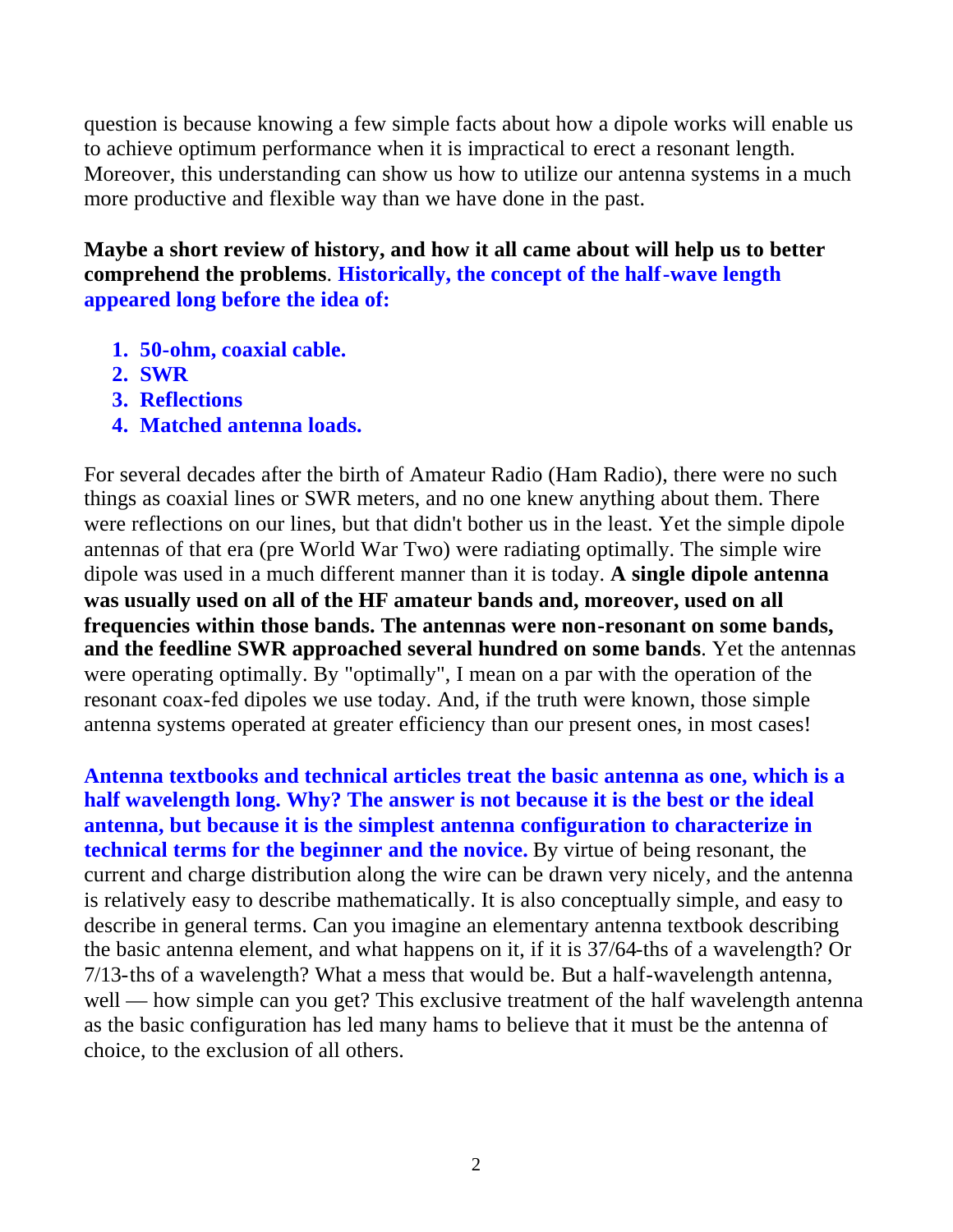**The problem of fixating on the half wavelength antenna was exacerbated by the appearance of coaxial line during World War Two, and shortly thereafter, by the appearance of the ubiquitous SWR meter. Nowadays these two concepts, the resonant antenna and a low feedline SWR seem to go hand-in-hand, each dependent on the other, and each contributing to optimum performance.**

I believe that it is a combination of inertia and failure to distinguish between the half wavelength antenna and every other length, which determines how we think about antennas today. Technically, the general or basic antenna is a wire of any length. Indeed, advanced and engineering antenna textbooks treat the basic dipole as a dipole of random length. The half wavelength antenna is treated as a special case of the more general random length. The resonant dipole does not possess any special attribute that makes it a superior radiator, just because it is a half wavelength long.

As I wrote before, there is nothing wrong with using a half wave antenna, over a narrow frequency span within a single amateur band. This is the way most dipoles are used today. What is disturbing is that a slavish adherence to this way of thinking and operating a station unnecessarily hampers and limits the enjoyment of our hobby. What needs to be more generally understood is that it is possible to use a simple single wire dipole antenna on all HF bands, as well as on all frequencies within those bands, without significant loss of radiating efficiency. Today, too many hams limit themselves to one band operation, which is the band their antenna is cut for. In addition, they limit their operation to a narrow portion of the band because elsewhere the SWR is too high.

A strict adherence to these two popular concepts causes us to seek antenna configurations that will provide a low SWR over as broad a frequency span as possible. Under these conditions, bandwidth is defined as the frequency band throughout which the feed line presents 50-ohm resistive impedance. This is not particularly easy to do with simple dipoles, and when carried too far, will impose restrictions on the radiating ability of the antenna. We can't pursue this impedance versus efficiency trade-off indefinitely. As a consequence, we restrict our operating frequency range.

In my opinion this is a poor way to come to terms with the problem. The ability to operate several or all bands with no frequency restrictions should be a high priority in our station planning. This was true in the past, but we have gotten away from that goal.

The remainder of this series will elaborate on these subjects, and propose an antenna system that closely approaches the ideal, and gives you maximum operating freedom and flexibility.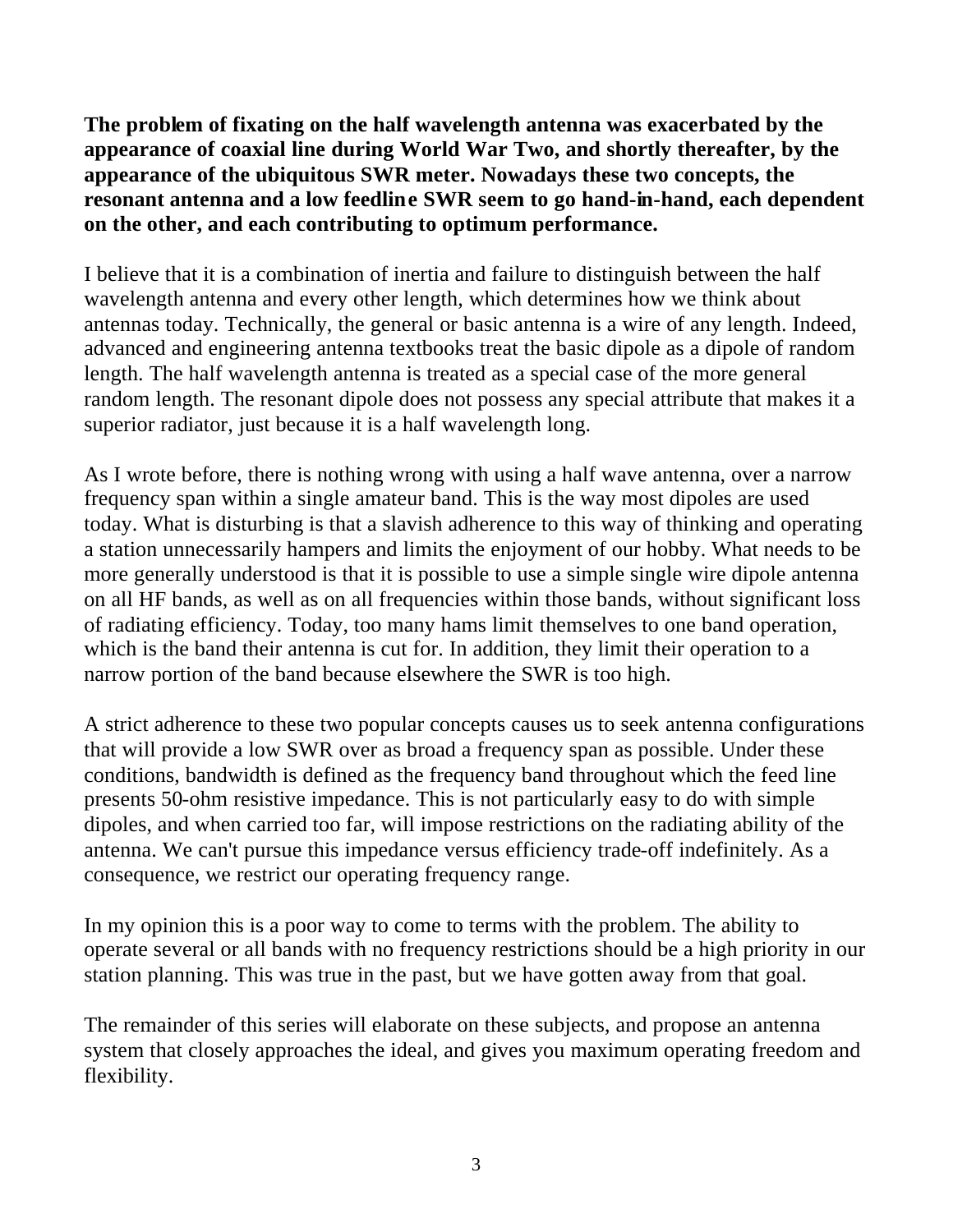### **Part two**

Amateurs (Hams) in general believe, correctly, that increased antenna current goes hand in hand with increased radiation. **Many hams believe, incorrectly, that the halfwavelength antenna provides maximum current compared to every other length.** What is true is that in a given antenna, resonant or not, increasing the current results in increased radiation, regardless of the length. But other lengths can have, for the same transmitter power, higher current flow than the resonant half-wave wire. Does that result in a "better" antenna? Not necessarily. I only propose to dispel one of the more popularly held notions about the half-wavelength antenna. Namely, that it is the length that has more current and, therefore, has better radiation than any other length.

The word "resonance" as applied to antennas has a different meaning than when the term is applied to lumped constants**. Half-wave resonance in an antenna means that length of wire that results in an electric charge traveling from the feedpoint to the end and back in the time of one half cycle of the exciting signal. The definition has nothing to do with current magnitude.** Nevertheless, there is a widely held perception that maximum current exists in the wire by virtue of being resonant. Consider the following example.

Imagine a half-wavelength dipole antenna strung high in the air, free of surrounding objects, and situated over a salty marsh ground. Cut it for the center of the 20 meter band, and it will be about 33 feet overall. The feed point impedance at the center of this ideal dipole will be not 50-ohms, but closer to 70-ohms. Connect your 100-watt transmitter to this antenna through a piece of 70-ohm coax. For the moment, disregard the fact that your transmitter was made to work into a 50-ohm load. However, if this bothers you, imagine that you have won the lottery and can order a specially made transceiver from your favorite manufacturer that is designed to work into 70-ohms.

From the basic power formula  $P=I^2 R$ , we can find the current I=P/R. In the example, the current will be the square root of 100 watts, divided by 70-ohms, and is approximately 1.2 Amperes. So far so good.

Now lower the antenna, lop off about 5 feet from each end so that the antenna is now too short. Haul it back up in the air. What happens to the feed point impedance? The resistance will be lower. Let us say it is decreased to 30-ohms. Now use more of your lottery money and order a piece of low-loss 30-ohm coax and a transmitter designed to work into 30-ohms. Feed the 100 watts to the antenna. What is the current? Using the same formula, as before, the current is the square root of 100 watts divided by 30-ohms,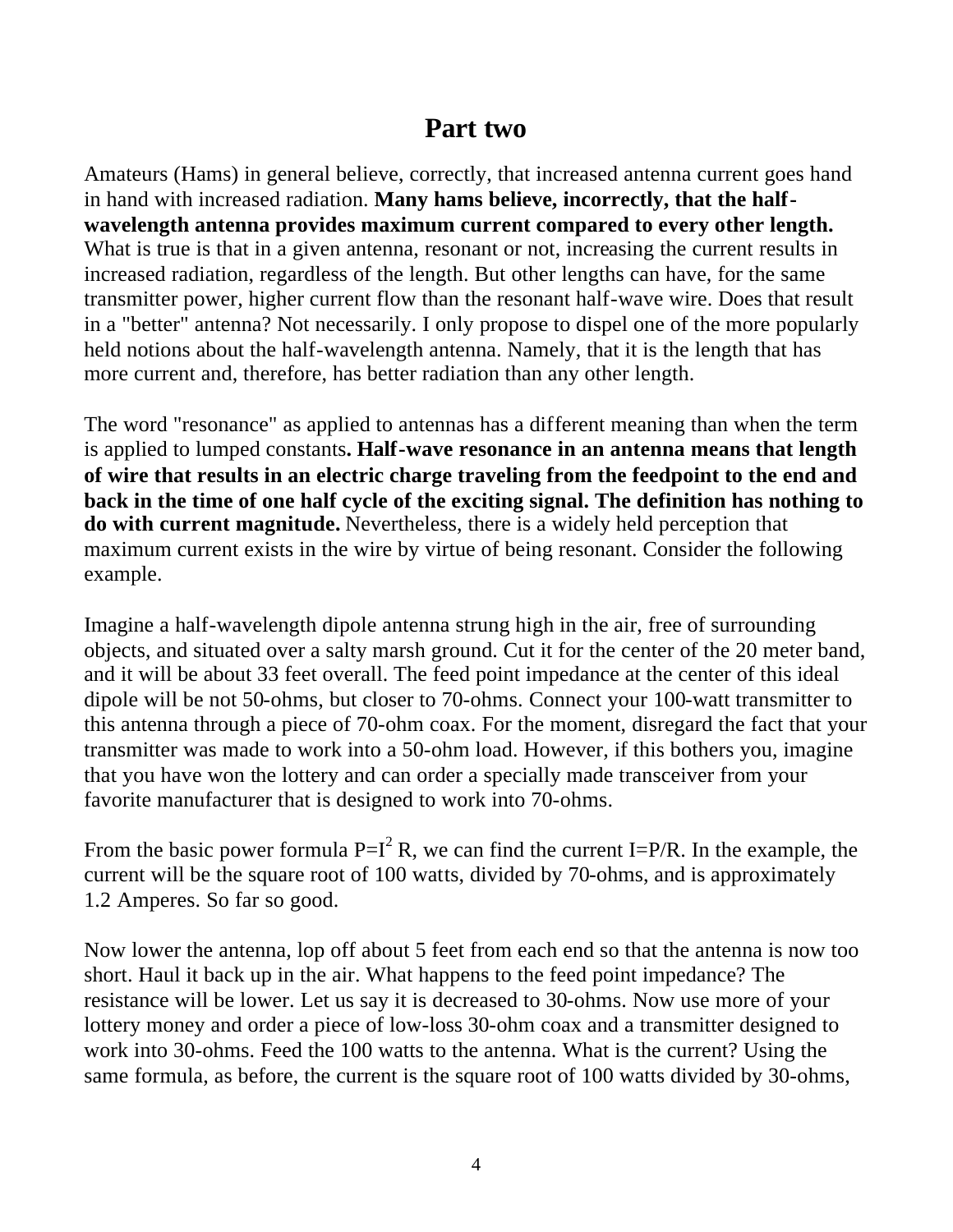and is 1.8 Amperes. Notice anything? The current in the short, presumably inferior and unusable antenna is higher than the current in the half-wavelength dipole!

What's that, you say? I forgot the reactance at the feedpoint? Indeed I did. A slight oversight. Where the half-wavelength antenna showed no, or very little reactance, the short antenna would show considerable capacitive reactance at the feed point. How can we get rid of it? Simply provide a reactance of opposite kind to tune it out. In our case, connect a coil of equal reactance at the feedpoint and VIOLA! We are left with a resistive 30-ohms. In spite of the difference in current in the two antennas, the resonant dipole and the shortened dipole will radiate equally well. Mathematical analysis and direct measurement show that the two antennas are practically identical, as far as radiation is concerned. Any difference is so minute that it is very difficult to detect in a laboratory, and absolutely undetectable impractical use. For all practical purposes, each antenna will radiate the full 100 watts!

There are difficulties implementing this information in a typical QTH. For one thing, you have not won the lottery, at least as far as I know, so you can't order special equipment. What then, was the purpose of this mental exercise? The purpose was to show that we could start to think about non-resonant antennas as viable alternatives to the resonant dipole, and not be enslaved by the half-wavelength syndrome. There is nothing magic about the half-wavelength long antenna. It is not a "better" radiator than some other length.

Not convinced? Okay. Let's try again. Take the basic 20-meter half-wavelength dipole and extend the ends. This time let's really detune the antenna. Let's cut the antenna for 5.5 megahertz. This is halfway between the 40 and the 75-meter bands, and so puts it as far as possible from resonance in any ham band. Accordingly, add 25 feet to each half of the twenty-meter dipole. This makes the overall length of your new dipole 83 feet, which is a half-wavelength at 5.5 megahertz. Haul it up and load it on 20 meters. Yes, you must again special order a transmitter/coax for this test but, hey, you've got to spend your lottery money on something, right? This time, just for variety, measure radiation directly using a remotely located receiver, which has an S-meter. Assume that the 20-meter dipole was measured in this way before you extended it so that we can compare the two. The antenna, now too long, not resonant, and therefore presumably inferior and unusable, will measure twice as good as the half-wave long dipole!

You have just put up a 20-meter extended double Zepp, which is 3 dB better than the resonant dipole. You may, if you wish, calculate the current, and you will find that it is now less than the 1.2 Amperes in the half-wavelength antenna. The feedpoint impedance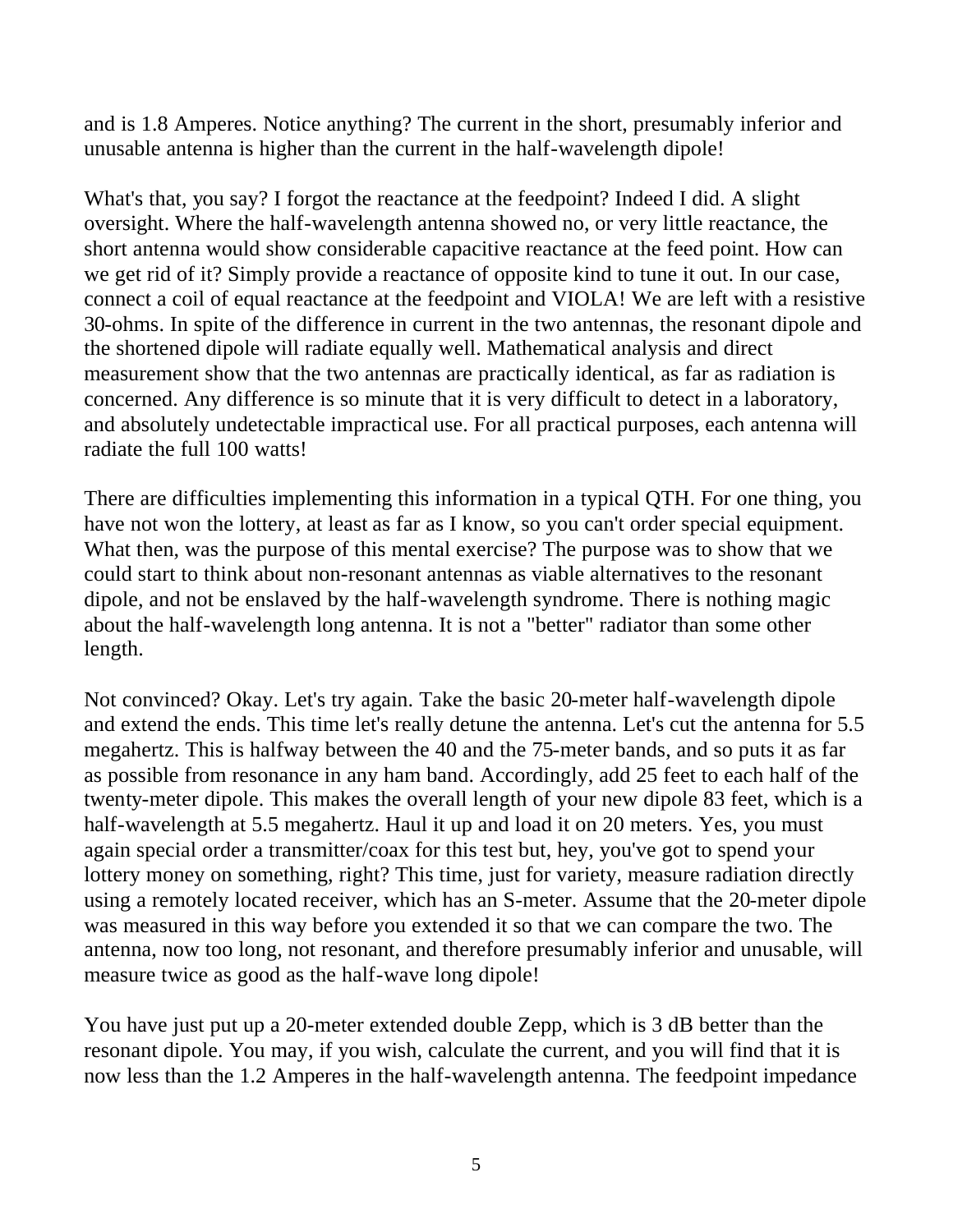is about 126 ohms, and so the current is approximately .9 Amperes. Think about it - less current but better radiation. In the first example, more current meant equal radiation.

**The point of these comparisons is to show that the absolute magnitude of current has no meaning in comparing different antennas; but more importantly, that the half-wavelength antenna is not a better antenna because it has the most current. Shorter and shorter antennas will have higher and higher current, but not better radiation because of it.**

In beginning to think about the feasibility of using a single antenna on all bands we are faced with two possibilities. The antenna may be cut to resonance on one band or it may not. If it is half-wave-resonant on one band, it will certainly not be on the other bands. There is no requirement that it be resonant on any band. In either case, resonant in one band or not, it can operate near optimum on all bands**. In other words nothing will be gained, as far as dipole-radiating efficiency is concerned, by pruning or trimming it to resonance.**

Despite what I have written above, there are valid reasons why the half-wavelength dipole may be the preferable length to put up.

- 1. Reason one, is when you want to work all bands but you can't find or build a tuner that will tune the feedline. More about this later.
- 2. Reason two, is when you want to restrict your band and frequency-span operation, and do not want to operate all bands and all frequencies.

I have never run into reason one. I am not yet ready to adopt reason two.

### **Part three**

In the previous section we investigated the resonant length phenomenon. **Let us now take a look at the second sacred cow: the 50-Ohm syndrome.**

**Back in the dark ages before transistors, hams used vacuum tube transmitters that had variable output tuning circuits with front panel adjustable controls. The variable tuning allowed transmitters to operate into many different feedline and/or load impedances. We were not limited by being required to provide a 50-Ohm load to the transmitter.** That degree of freedom disappeared with the availability of solidstate transmitters. It didn't have to but it did. Perhaps it was because hams demanded more and more simplification and the elimination of the variable output tuning controls. Or maybe we were conned by the manufacturers who made us believe we didn't need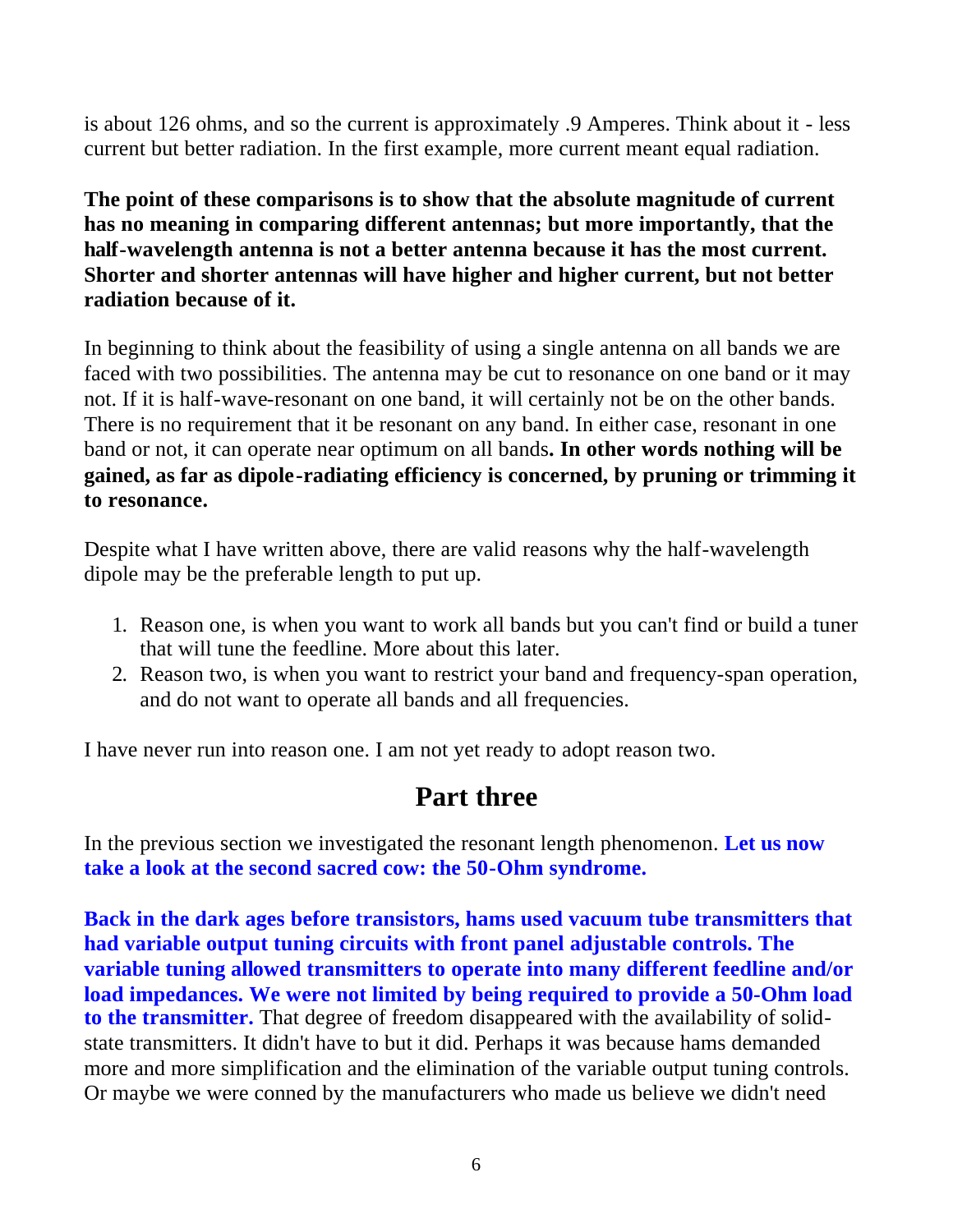them anymore. I think that it was because hams sought greater simplification. I think this because for many years' hams were almost universally very anti-antenna-tuner oriented.

However, since tuners have been automated they now seem to be in ever-increasing demand and are not looked upon as the evil monsters they were once thought to be. This is why I suspect that hams were not so much anti-tuner as they were anti-knob twirling. Anyway, we are now obligated to present a 50-Ohm resistive load to the transmitter. What better way to do this than to erect a half-wavelength long dipole? Isn't the impedance 50 Ohms? This is the trap many hams find themselves in today. It is what I call the 50-Ohm Syndrome.

Our present day transmitters are not happy with any load impedance other than 50-Ohms. In fact, they will automatically lower the power output or may shut down entirely when presented with some other value. This is the function of the output directional coupler, otherwise known as the SWR meter circuit. The main or prime function of the SWR meter is to protect the output stage power transistors and not to optimize the antenna. Surprise!

There is nothing magic about the number 50. It is an arbitrary number. Theoretically, any other number can do just as well. Transmitters can be designed to work into any other load impedance. But we have standardized on 50-Ohms and we are stuck with it.

**Voltage Standing Wave Ratio (VSWR), most commonly referred to as SWR, is an indicator of power reflection on the feedline due to an impedance mismatch between the antennas feedpoint impedance and the feedlines characteristic impedance, and the ease with which the feedline SWR can be measured has lulled many hams to assume that a low reading optimizes antenna radiation. The fact of the matter is that the condition of the feedline has nothing to do with the "goodness" of the antenna radiator.** The ideal half-wave dipole has a feed point impedance of 70-75 Ohms. When connected to a 50-Ohm coaxial cable the SWR will be almost 1.5:1, a value many hams are unhappy with. On the other hand, if they put up a dipole in less than ideal surroundings, over lossy ground, etc., the feed point impedance may be closer to 50- Ohms and so present a lower SWR reading. Many hams would prefer this antenna to the superior one. This is how pervasive the 50-Ohm syndrome has become. Worse becomes better!

**How, if you will pardon the expression, pervasive is this pervasiveness? Many hams go so far as to trim the antenna, raise and lower it, droop the ends, slope it and who knows what else in order to get the impedance closer to 50 Ohms. Unknowingly, they may very well degrade or compromise the radiating ability of the dipole by**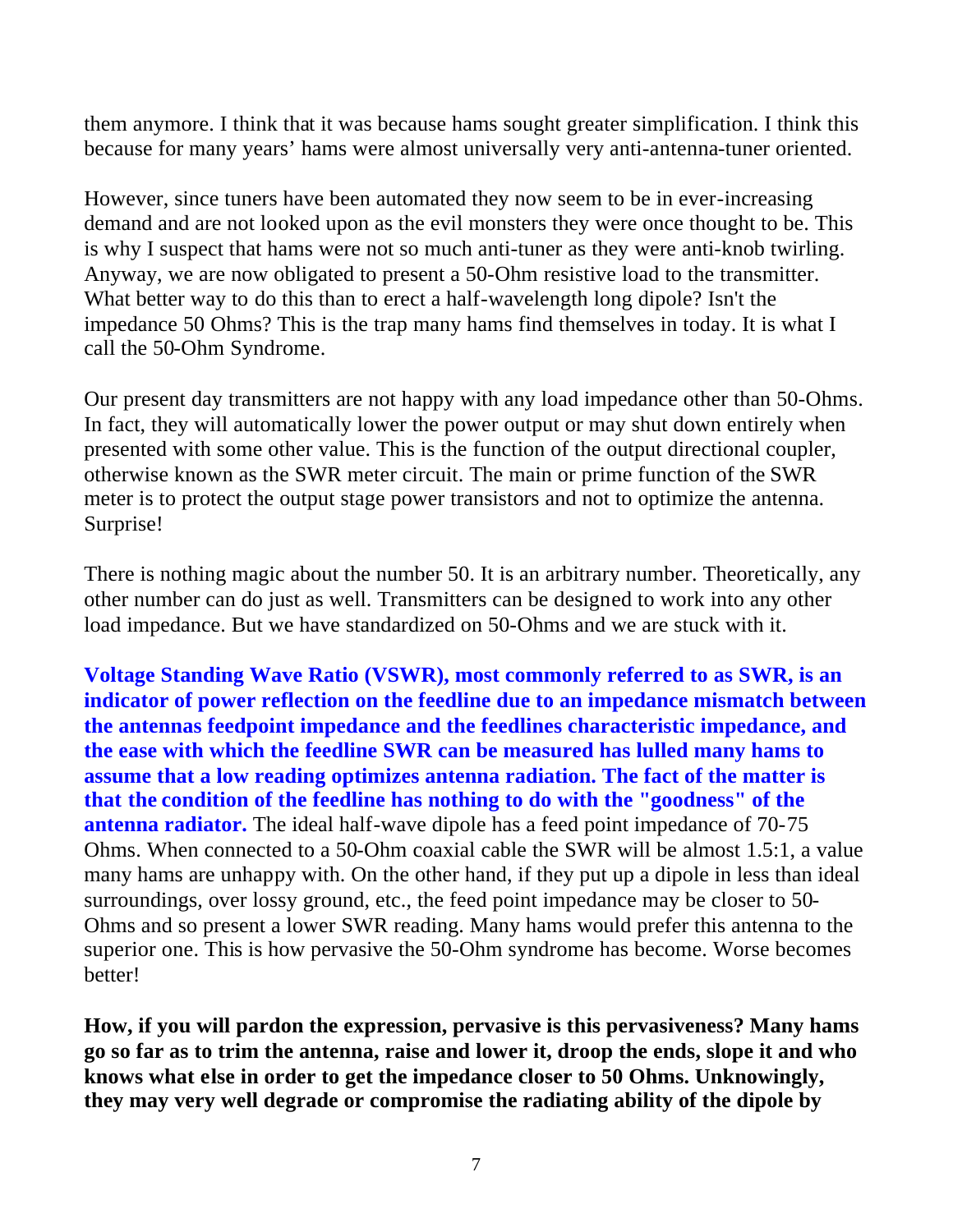**their efforts to attain the elusive 50-Ohms. In their minds 50-Ohms becomes the sole criterion by which an antenna is judged as to its radiating efficiency. The SWR meter was not put there so that you could adjust the way your feedline is operating. The meter was put there to insure that you could put a 50-Ohm resistive load to the transmitter. The two are not the same.**

**The SWR meter tells you how close you come to making the feedline impedance 50- Ohms, not because that optimizes the antenna or the feedline, but because that is what the transmitter was designed to see. Feedline SWR has no bearing whatsoever on what makes a good antenna.** Manufacturers are first and foremost interested in protecting their transmitters. They have no control over what you attach to them. Of course, they are vitally interested that you use an efficient radiator but are not concerned if the antenna radiation resistance is 8-Ohms or the feedline impedance is 943-Ohms or anything else, as long as the transmitter load is 50-Ohms.

**At the risk of repeating myself I will state again: it is a mistake to assert that feedline SWR is an indicator of antenna performance. A 50-Ohm load on the transmitter will protect the transmitter, not optimize the antenna.**

#### **Let's recap what we know thus far:**

- 1. We should not be compelled to use a half-wavelength dipole to the automatic exclusion of any other length.
- 2. We should not use the SWR meter as an indicator of antenna operation.
- 3. It should now be clear that we need some way of thinking about antenna performance that does not depend upon what the feedline is doing. I propose antenna efficiency as the criteria of antenna performance. The question we should ask is how well does our antenna radiate. We should not be primarily concerned with how the feedline is operating. In this context what's happening on the feedline is irrelevant and has no bearing on antenna radiation efficiency.
- 4. It is true that a high feedline SWR may or may not have serious ramifications as regards power transfer, but that is a different matter and does not impact antenna efficiency. What is under consideration here is the antenna dipole radiating efficiency and dipole-radiating efficiency is not influenced in any way by what the feedline is doing.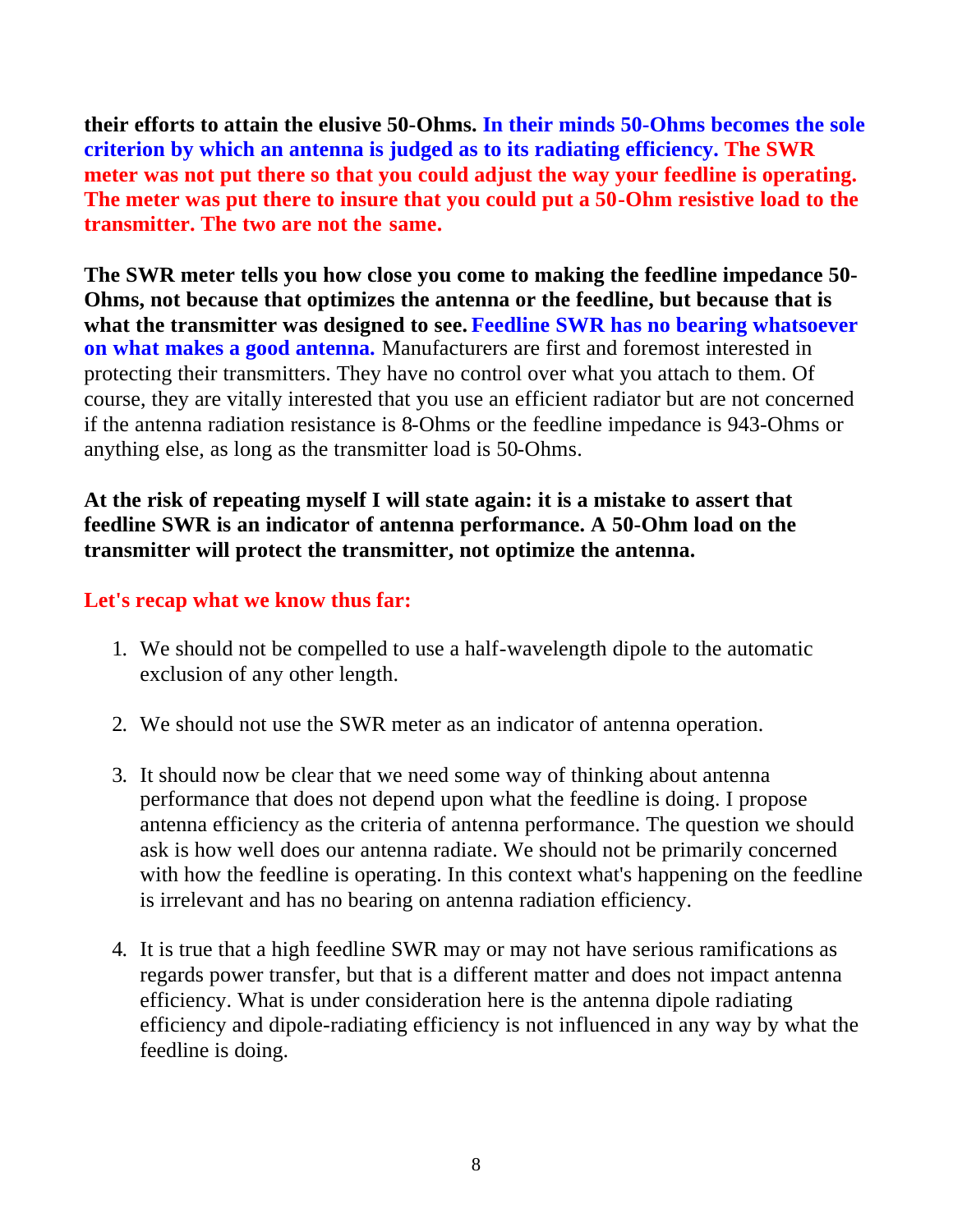5. We shall return to feedline power transfer later in our next installment. We will continue examining antenna-radiating efficiency in greater detail.

# **Part four**

How efficient is the half wave dipole? It is almost 100 percent efficient. How efficient is a half wave dipole when operated at all higher frequency bands? Almost 100 percent efficient. But what about that same dipole operated on lower frequency bands? How efficient is a short dipole? We have an intuitive feel that a very short antenna cannot operate well at very low frequencies. Nevertheless, a short dipole is almost 100 percent efficient if not too short. It becomes progressively less efficient as the length becomes shorter. We immediately see that we should now ask, "how much less than 100 percent efficient can an antenna be before we say it is unusable?" Or, what is essentially the same question, "how short can we make a dipole antenna and still realize acceptable radiating efficiency?"

To answer these questions, I find it easier to think in terms of dB and to do so in the following manner. Turn your receiver on and tune across a band and listen to several signals. Notice how the S-meter pointer flickers? It seems to follow the voice syllables. Also, notice that there is usually some QSB, or fading motion that causes the pointer to gradually or slowly roam up and down in addition to the more rapid voice fluctuations. The point is that it is difficult to tell if a signal is S7 or S7-1/2. But more importantly, if a signal changes from S7 to S7-1/2 or from S8 to S8-1/2 or from 10dB over S9 to 13dB over S9, would you hear any difference? I think not. If a signal is S8-1/2 or S8 do you really care? For the majority of ham QSOs how important is a one half S unit difference one way or the other?

In a correctly calibrated receiver S meter circuit, each S unit represents a power change of 6 dB. Therefore, a one half of an S-unit is a change of 3 dB. Let's be honest about it, for the vast majority of conversations / QSOs, a difference of 3 dB, or half an S-unit is of small, or no consequence.

Knowing that a half-wave long dipole is 100 percent efficient, would you use an inferior antenna that is only 50 percent efficient? That sounds like a huge amount, and many hams would consider a reduction of this magnitude to be an anathema. A short antenna that is "only" 50 percent efficient radiates half the power fed to it by the transmitter. This is a power reduction of 3 dB, or one half of an S-unit. We saw that in the vast majority of cases a one-half S-unit is of no consequence.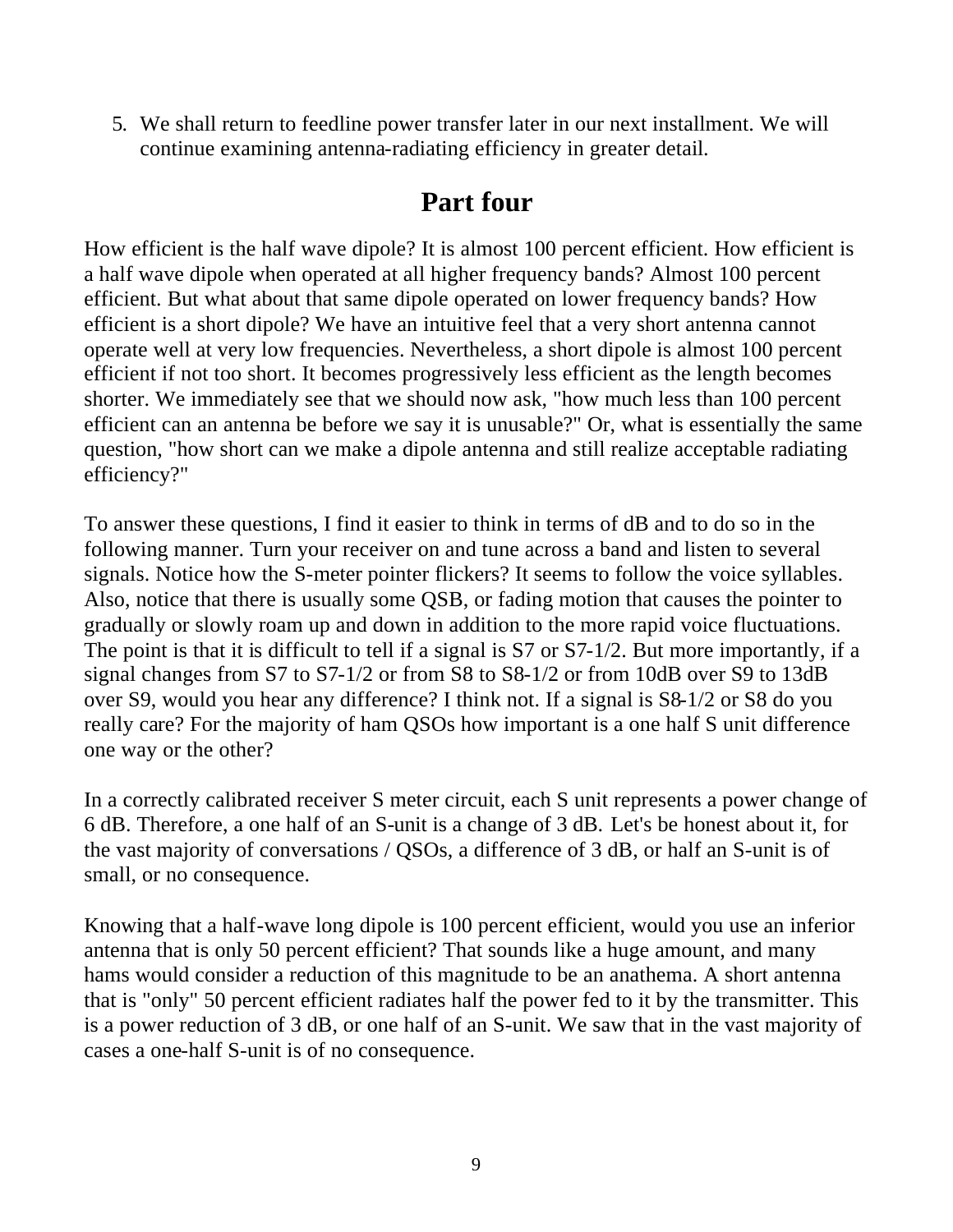But wait. This antenna will be 100 percent efficient on all bands on which it is of reasonable length. And, in many cases, the antenna may not be as "bad" as 50 percent efficient on the lower bands. Once again, the lack of understanding of the way a dipole works is counter-productive to station planning. Hams that operate their resonant dipoles on the "next lower" band are almost non-existent. This self-deprivation is unwarranted. Let's look at this concept a little closer.

Most city lots can accommodate a forty-meter dipole without too much trouble. It is the 75/80 and especially the 160-meter bands that present installation problems. Most hams never think of operating their forty-meter antennas on 75/80 meters (or any of the higher frequency bands for that matter), and absolutely do not ever even dream of operating them on 160 meters. The idea of using a forty-meter dipole on 75/80 and 160 meters may surprise many hams, but it is practical. I do not wish to mislead you. A forty-meter dipole is not 100 percent efficient when operated on 160 meters. But it is not a totally useless exercise in futility, either.

In nature, there are no sharp stops and starts, no sudden on and offs. Instead, every transition occurs gradually. So when we say that an antenna is less efficient on the low bands we do not mean that it is a go no-go situation. It all depends on how much less efficiency you are willing to settle for. Remember our discussion of the S meter? Would you not use an antenna on the next lower band where it may be only 75 percent efficient? This sounds like a lot, but it is only 1-1/2 dB worse. This is one fourth of an S-unit. If your S meter face is as skimpy as mine, the S-unit calibration marks are about 3/16ths of an inch apart. See how small a one-quarter S-unit is? Big deal, right? You see how thinking in terms of S units helps our appreciation of what is and what is not relevant, when it comes to antenna signal strength?

**A measure of antenna radiating efficiency is obtained by the ratio of the radiation resistance to the loss resistance.** The factor that determines antenna efficiency is not the absolute magnitude of the radiation resistance, but the magnitude of the radiation resistance compared to the loss resistance. Shortened antennas exhibit progressively lower radiation resistance. A short antenna, using 14 or 12 gauge copper wire with good insulators and erected an adequate height above a good ground, has a very low loss resistance. That is why it is practically 100 percent efficient. This means that we can make the antenna short and still realize good efficiency, if we can keep the loss resistance low in comparison to the lowered radiation resistance. This holds true provided we do not go to extremes and make the antenna ridiculously short. Implicit in this statement is that the antenna will exhibit 100 percent or near 100 percent efficiency on all higher frequency bands where it cannot be considered short. It is only on the lower bands that the radiation resistance begins to approach really low values. This is why it is of the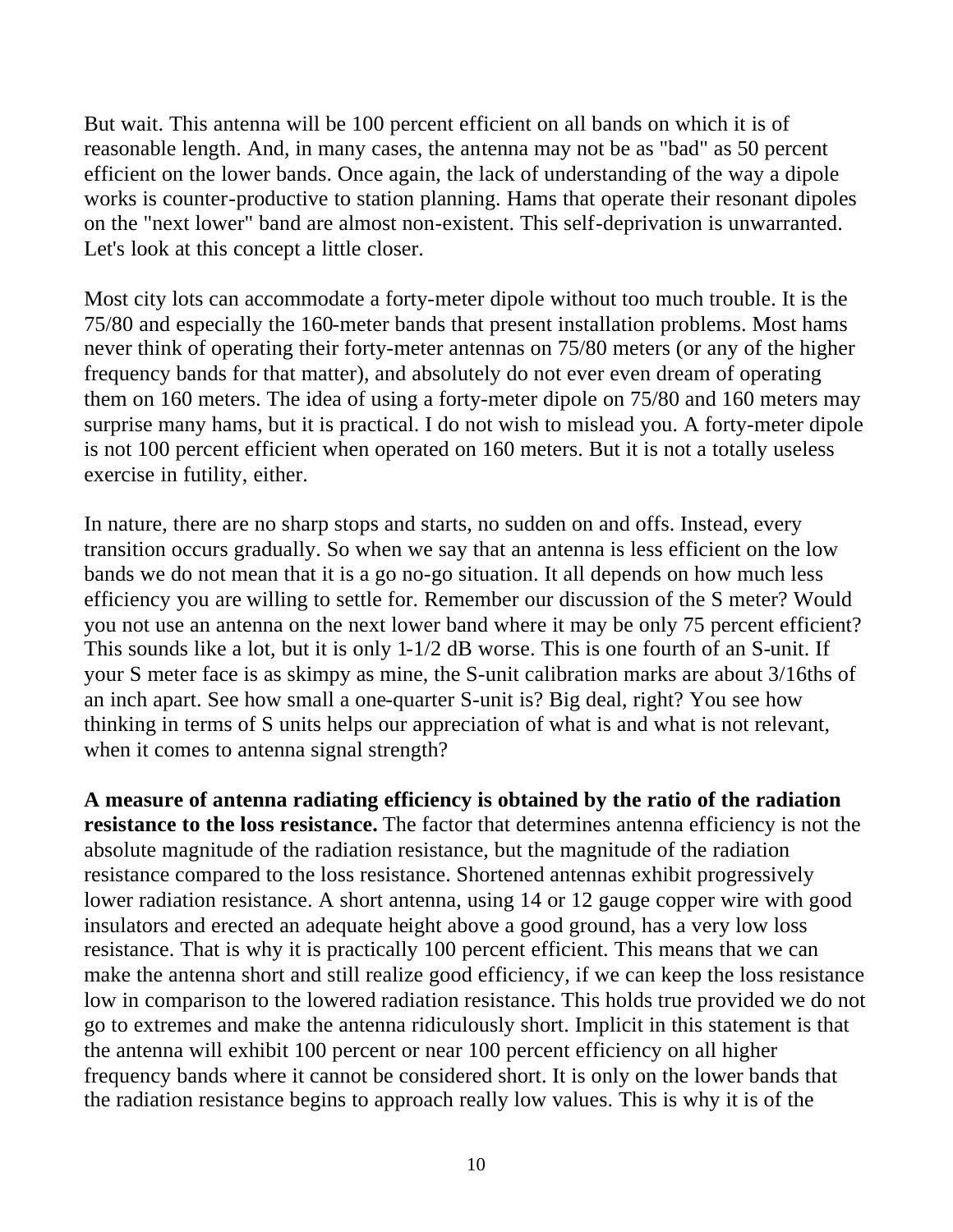utmost importance to keep all losses low in what are necessarily really short antennas those for 40 and 80-meter mobile use.

As an antenna becomes shorter, its radiation resistance decreases, and the loss resistance takes on a proportionately greater role in dissipating power, thus leaving less to be radiated into space. It is interesting to note that if we could find ways to lower the loss resistance we could reduce our antennas indefinitely, but here we come up against the natural restrictions of the practical world.

Let us calculate how efficient a forty-meter dipole is on 75/80 meters and on 160 meters and translate that into S meter units. This will give us a much better idea of what we are talking about.

The half-wavelength dipole is 100 percent efficient. A 3/8ths wavelength antenna is 98 percent efficient. A ¼ wavelength antenna is 95 percent efficient. And a 1/8-wavelength antenna, such as a 40-meter dipole on 160 meters, is about 67 percent efficient. In the calculation, a forty-meter dipole on 160 meters will be 1.7 dB worse than on forty meters.

These quoted efficiencies are calculated values, using realistic values of copper loss and skin effect resistance. It does not include an additional loss due to the proximity of surrounding objects and the effect of the ground. These additional losses can be considerable, but can only be guessed at. It is important to keep in mind that these additional losses affect all antennas - not just the shortened dipole.

This may be an appropriate place to comment on the popular antenna design and optimization computer programs, which are available for ham use. These are the MININEC derivations, of which there are several versions. While these programs are extremely helpful and accurate for certain classes of antennas, they have serious limitations when used to analyze short dipoles near real earth. Read carefully the comments in this regard in the article "Comparing Mininecs" in the spring, 1994 issue of Communications Quarterly magazine.

A sad point is that antenna system efficiencies of the magnitudes quoted previously may not be realized in practice because of losses in the remaining parts of the antenna system. The remaining parts are the feedline and, if used, an antenna tuner. This additional loss may or may not be significant. Read that sentence carefully. The radiator part of the antenna system will maintain its calculated efficiency in any case. The antenna system viewed as a whole may not be as efficient as the radiating portion. But the deterioration in system efficiency is the result of limitations in the feedline and tuner—not the radiator portion.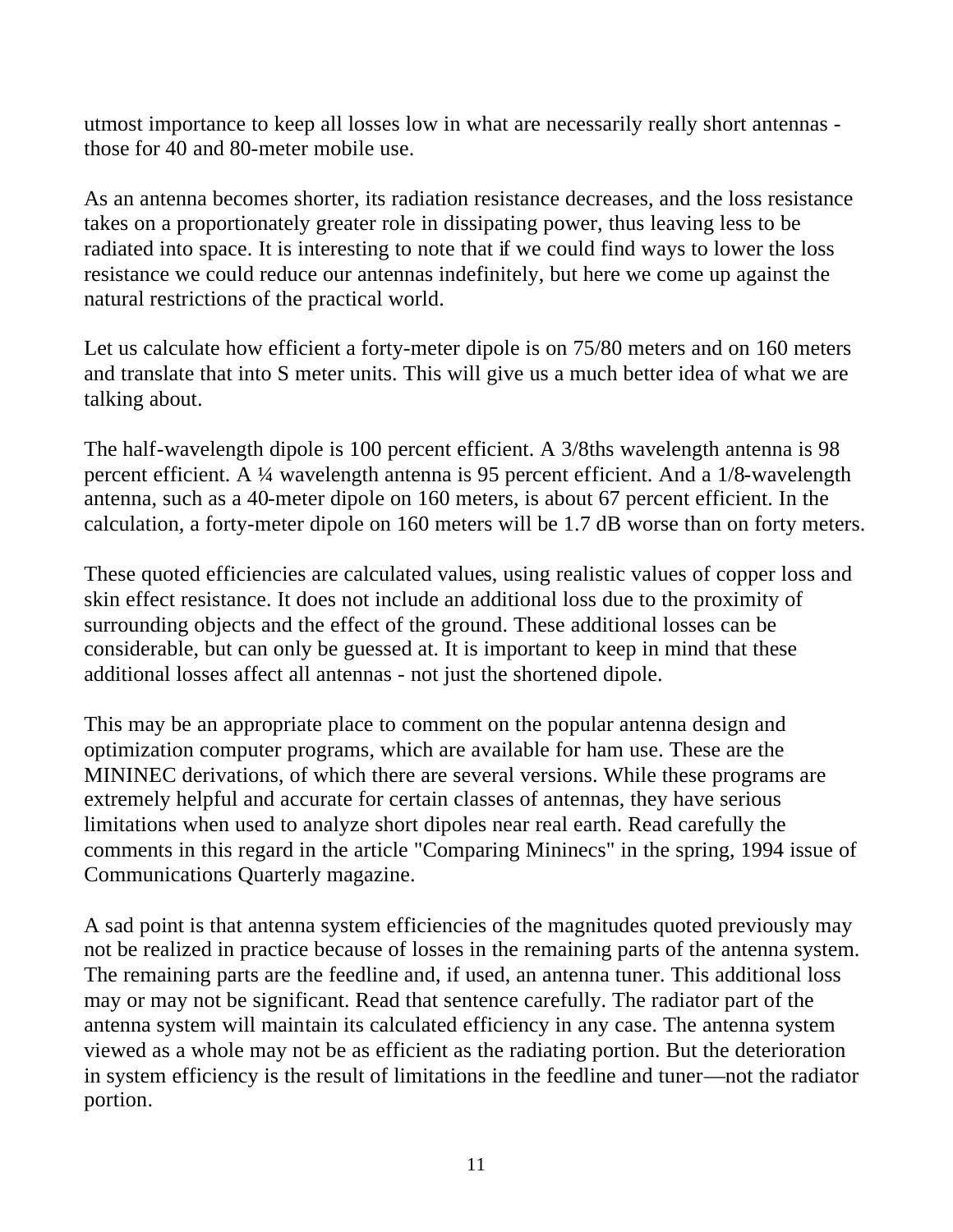It is important to keep this distinction in mind when we continue the next segment of "The Basic Antenna."

# **Part five**

Using no-loss open wire feedline**.** If the feedline is lossy even a perfect radiator will not make up the loss. Obviously, we should try to operate our stations with the least amount of power loss everywhere in the system in order for as much power as possible to be radiated. Inherent feedline loss can be obtained from tables such as are found in the ARRL Handbook and the Antenna Book. Unfortunately, this is not the only loss that occurs in a feedline that is operating with a finite SWR.

There is an additional loss incurred over and above the values shown in textbook tables, and it is a function of the SWR on the line working in conjunction with the specified inherent line loss obtained from the tables. With progressively shorter antennas, the radiation resistance of the antenna decreases, causing an increasingly higher SWR on the feedline. The higher standing wave ratios produce higher loss on the feedline, over and above the inherent loss. This feedline transfer loss, or to use the correct technical term, "reflection loss," can be alleviated by either of two ways:

- 1. Operate with a low SWR.
- 2. Use of a low-loss line.

Low line SWR is not compatible with the intent of this article, and so we must try to decrease the line loss.

**By now you may have suspected that our all-band, all-frequency antenna will use an open wire feedline with, at most times, a high SWR and use an antenna tuner.** It is the inter-relationship between the radiator portion and the feedline/tuner that has caused many hams to condemn a non-resonant antenna length as having an objectionable loss. "Aha!" you say, "but that is why I want a low feedline SWR on my feedline!" Well yes, you have a point. But that is important only if you are using a high-loss line to begin with. That is something; I think we will agree you should not be doing.

While a non-resonant length has contributed to a loss mechanism, the loss does not occur in the radiator. Moreover, a zero-loss line will exhibit no reflection loss, even with astronomically high SWR's. So it is essential to use the lowest-loss line possible. The lowest-loss line you can use is the open wire feedline. Not coax, not "window" line, or